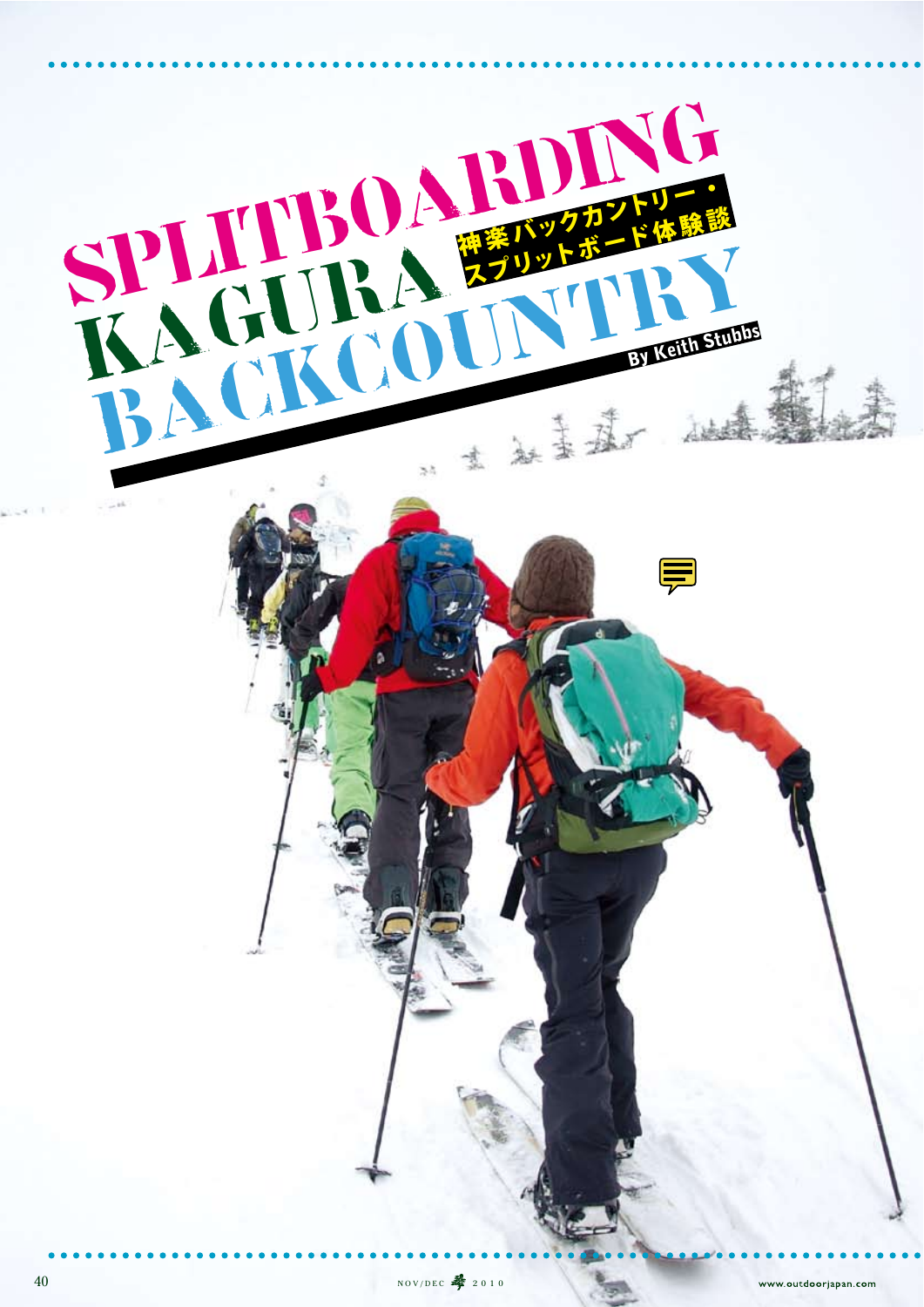SPLITBOARDING

I t's a bluebird day with a dusting of fresh snow. Over at neighboring Naeba, spring conditions are already evident but, here at Kagura, the slightly higher elevation and northerly breeze have kept 20 centimeters of pow fairly dry. Andrew Kelly and I spent most of the morning riding and shooting northerly-facing aspects of Kagura and eventually made it to the top two-man chair that accesses Kagura's popular backcountry.

The chair usually doesn't open until late spring. We pause here to take a few quick snaps of a group of snowboarders preparing to head into the backcountry. This is where we meet Takumi Nagai, an unassuming guy who runs a mountain guiding company called Tri Force.

It's not every day you get invited into the backcountry by recent strangers, but things like this seem to happen in Japan. We talk with Nagai and quickly find him knowledgeable, professional and modest, characteristics that no doubt make him a great backcountry guide.

We also discover that he works as a product designer for Nike ACG and is part way through a Ph.D. in Snow Science at Niigata University. The best part is he designs and sells his own snowboards under the name Voltage.

These aren't your average snowboards. Nagai's most recent models are split in half. Those

unfamiliar with recent developments in backcountry snowboarding may be wondering why you would want your board to split in two. Splitboarding is snowboarding's answer to ski touring.

"The biggest advantage with splitboards is they are lightweight when hiking, so you can easily get deep into the backcountry," says Nagai.

In its most basic form, a splitboard is a snowboard sliced down the center, held together with a connection system at the nose and tail. The board is mounted with special bindings and binding plates that easily adjust your foot position from a standard snowboard stance to a forward-facing position.

Quicker and easier than snowshoeing, splitboarding is gaining popularity around the world for backcountry riding – particularly with the ecoconscious crowd who like to earn their turns.

The ability to attach skins to the bottom of your separated board, much like telemark and touring skis, allows speedier backcountry travel. Plus, you don't have to actually carry your snowboard—an added bonus for which you'll be thankful on long hike-ins.

Of course, splitboards don't perform well in all

**△ 日の神楽は雲一つない晴天。お隣の苗場はすっ**<br>
─ かり春スキーのコンディションだが、こちらは 標高が少し高く、冷たい北風が入ってきた事もあって、 まだ20cmほどのパウダーが残っている。アンドリュー・ ケリーと僕は朝から北側の斜面で撮影をしながら、よ うやく一番上の2人乗りリフトまでたどり着いた。

この2人乗りリフトは毎年、春先になるまでオープン しないことが多いのだが、ここから魅力的なバックカン トリーエリアにアクセスする事ができる。休憩をかねて、 これからバックカントリーに入っていくスノーボーダー 達の写真を取っているとちょっと控えめな男と出会っ た。彼の名前は永井拓三。『トライフォース』という山 岳ガイドグループを率いているそうだ。

通常、出会ったばかりの他人から『一緒にバックカ ントリーを滑ろう』という招待を受ける事は少ないも のだが、ここ日本ではそういう機会がわりと多い。彼 と少し会話をかわすと、博識がありプロフェッショナ ルである事、そしてとても謙虚な人間であるという事 が伝わってきた。きっとすばらしいガイドなのだろう と思った。

会話を続けるうちに彼がナイキACGのプロダクトデ ザイナーで、そして現在、新潟大学大学院にて雪崩に 関する研究を行っているという事も分かった。さらに、 彼は『ボルテージ』というオリジナルのスノーボードを デザインして販売しているという。

どうも『ボルテージ』というブランドのボードは一般 のスノーボードとはかけ離れている。彼の最新作はボー ドが真ん中から二つに割れるのだそうだ。バックカント リーの最新事情をあまり知らないスノーボーダーは『な

ぜ?』と思うかもしれないが、この新しいタイプのボー ドはスプリットボードとよばれ、雪山での長い登りを楽 にする画期的なデザインである。

conditions, but the Kagura backcountry is full of "cruisey" rolling terrain with long access hikes and plenty of dry, fresh snow—the perfect location for

the Tri Force backcountry tours.

『スプリットボードの一番の利点は登りの時に軽い 事。バックカントリーの奥深くまで楽にアクセスする 事ができるんです』と永井は言う。

スプリットボードを簡単に説明すると、一般のボー ドを真ん中から2つに割り、ノーズとテール部分を金 具でつなぐ仕組みになっている。バインディングも特 殊なプレートをマウントする事で、横向きのライディ ングモードから前向きのツアーリングモードへ簡単に 切り替える事ができる。

スノーシューよりも移動が速く、楽である事から、 スプリットボードは今世界中のバックカントリーライ ダー達から注目を集めている。特に自分で登ってそ の分滑る事の意義を感じる者や、環境問題に敏感な バックカントリーライダーからの注目は熱い。

スプリットボードは板の裏側にスキンをつけて、ス キーやテレマークの様に山を登る事ができるぶん移 動が速いというだけでなく、スノーボードを背負って 歩く必要がないので長距離のハイクには特に向いて いるわけだ。

もちろんスプリットボードにも不向きなコンディショ ンがある。だが、ここ神楽のバックカントリーはドラ イなフカフカのパウダースノーが多く、その遊びのあ る地形は長時間のハイクを要するので、トライフォー スのバックカントリーツアーにはもってこいのロケー ションなのである。

翌日一緒に滑ろうと約束をかわし、朝8時に山麓

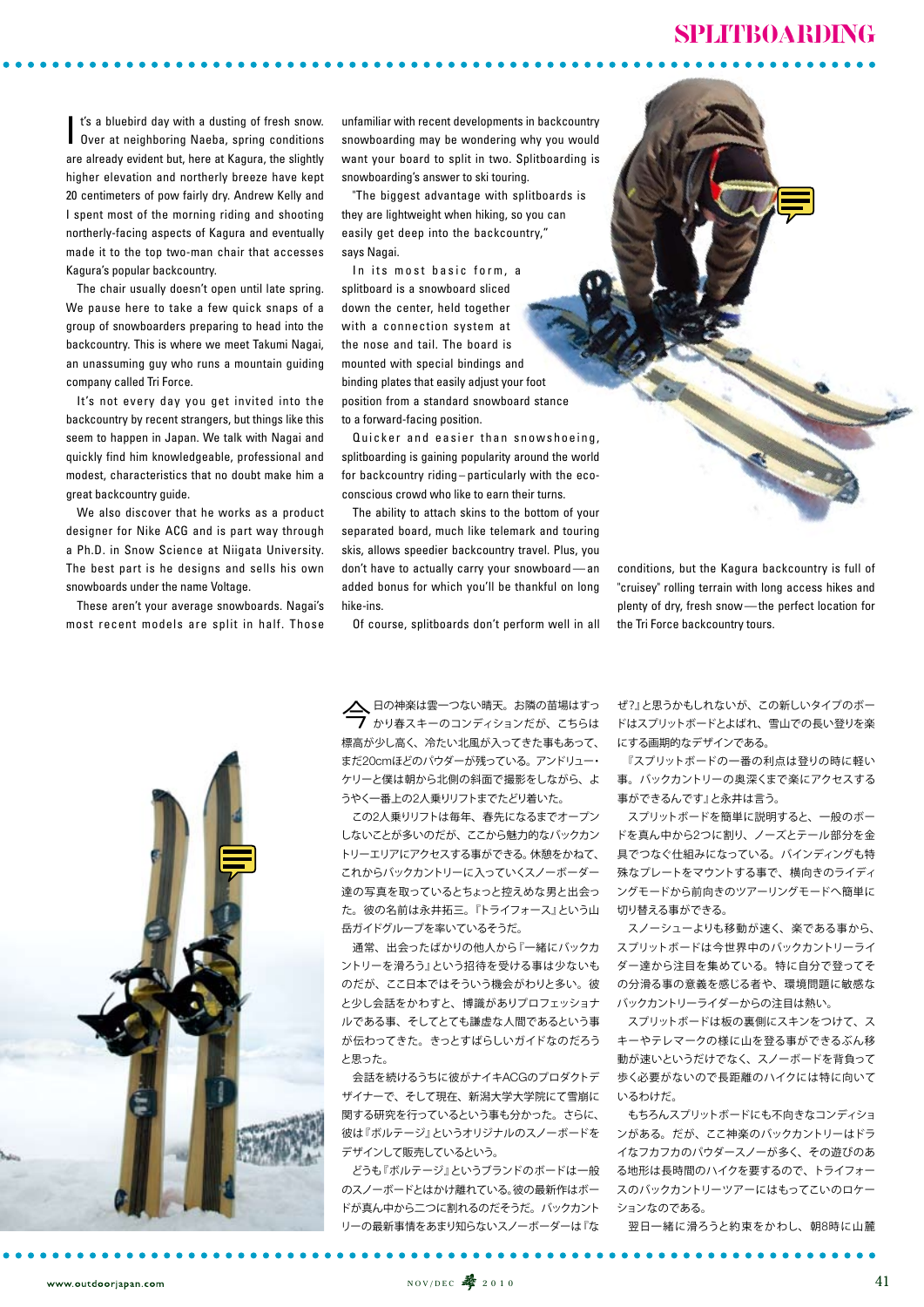"Of course, splitboards are not the only way. Boots with crampons are better for steep, crusty conditions. But, for long hikes and mellow lines, splitboards are great." —Takumi Nagai

Nagai kindly invites us to come along on a tour the following day, so we meet the crew at 8 a.m. in the Sanroku Station car parking lot at the bottom of the Mitsumata Ropeway. After some friendly "hajimemashite," and a few semi-awkward bowhandshake combinations on my behalf, we sort our gear, check and double-check for skins, transceivers, probes, shovels, poles, spare gloves, lunch and cameras and make some binding adjustments.

It was a multi-pitch mission to the top of Kagura via the ropeway, the gondola, and several chairlifts and skating in between. Once at the top, the boardsplitting and de-layering begins. Sunnies and skins on, goggles and jackets off, it's time to go. The three-hour journey is filled in with pleasing views and good conversation, as well as some silly stacks (by the splitboarding newbies) followed by fits of hysterics on some short downward pitches we encounter.

When we reach the top of our trek we have lunch and check out Nagai's topographical map to see Kagura's real potential while he tells us more about his boards and the trips he runs.

"Splitboarding is good for Japan because there are lots of mellow lines, and it frequently snows deeper than 50 cm. in one night. Long approaches in Japanese backcountry can be in very deep snow, so splitboarding is the answer," Nagai exclaims.

We then gear back up for the trip down, check transceivers and begin the jigsaw puzzle of putting the splitboards back together. Our enjoyable 30-minute ride down is over mellow, playful terrain; from wind-ruffled ridgelines to open powder faces, finally descending into the sticky spring snow of the lower gullies.

Done and dusted, we're back in the car park by 2 p.m. sorting out gear and exchanging grateful goodbyes. ✤

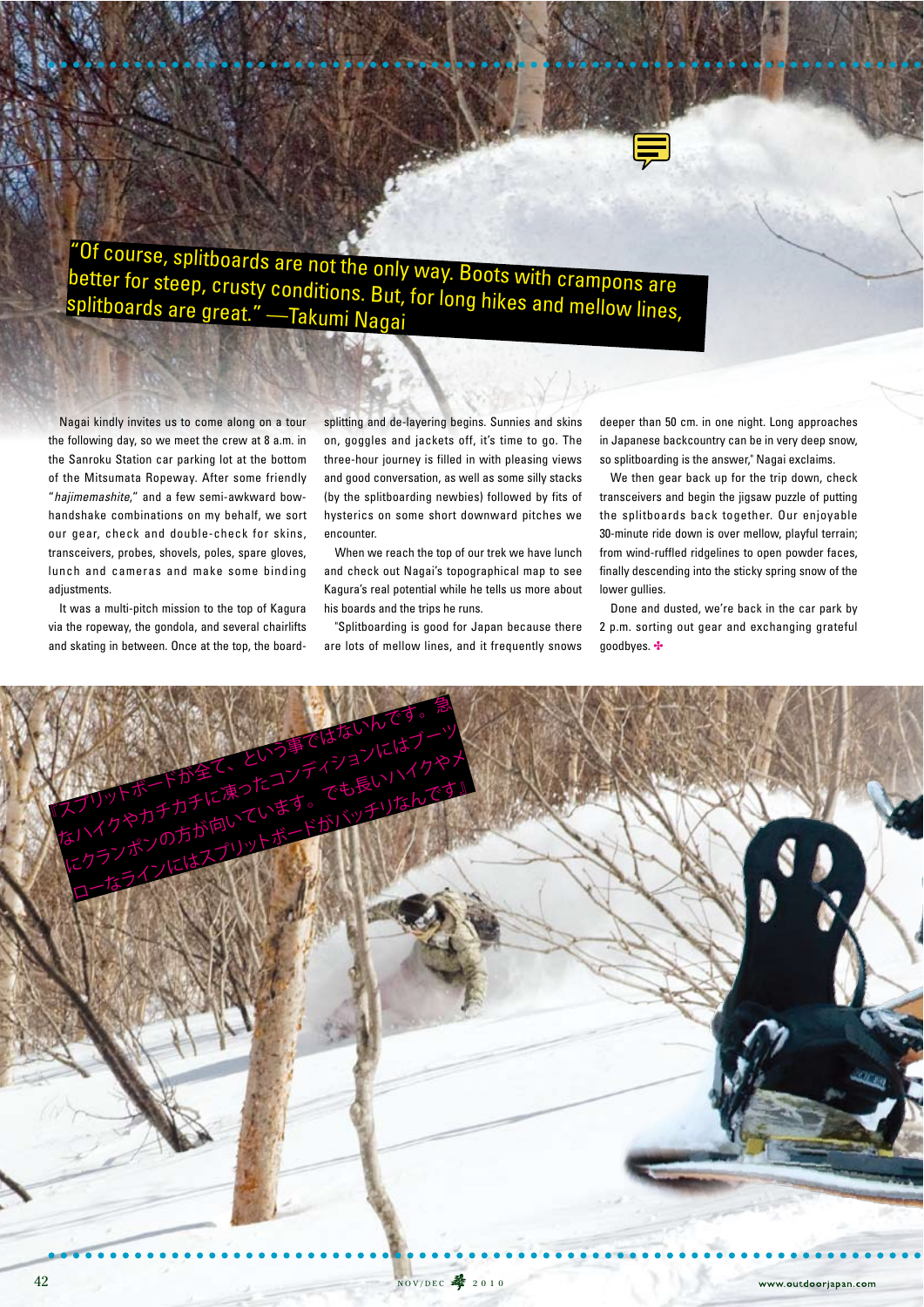

駅の駐車場で待ち合わせする事になった。みつまた ロープウェーのふもとで合流し、『はじめまして』の あいさつの際に僕の不慣れなお辞儀と握手をやさし く受け止めてくれたクルーと一緒にギアのチェックを すませる。スキンズ、トランシーバー、ゾンデ、シ ャベル、ストック、控えの手袋、昼飯にカメラ。準 備はOK。

神楽の山頂へ行くには、ロープウェー、ゴンドラ、 複数のリフトに乗り、その間に少しハイクしなければ ならない。頂上につくと、そこから3時間のハイクが 待っている。スプリットボードをスキーモードにし、 汗をかかないようジャケットを脱ぐ。曇らないように ゴーグルをはずして、サングラスをかける。そこから

の3時間はとても楽しいものだった。笑いと美しい眺 めにかこまれ、ときおりの下り斜面では不慣れなス キーモードで転んだり、苦戦しながらも笑いながら 歩いた。

目的地につき、地図を見ながら神楽バックカントリ ーのポテンシャルに驚いた。昼食を食べながら彼の ボード作りやガイドの話なども聞かせてもらう。『スプ リットボードは日本の山にとても向いているんです。 メローな山が多く、一晩で50cm以上の積雪なんて 事もよくあるんでね。深い新雪の中の長いハイクに はやっぱりスプリットボードが最適なんです』と永井 は言う。

ストックをたたみ、滑る為の準備をはじめる。パズ

ルのようにスキーモードのスプリットボードをライデ ィングモードに切り替える。吹きだまりのリッジライ ンやフカフカのオープンバーンなど、メローで遊びの ある地形を30分かけて楽しみながら降り、下の方の 尾根の春雪まで味わう。

午後2時には駐車場に戻ってき て、ギアの確認とお別れのあい さつを交わした。✤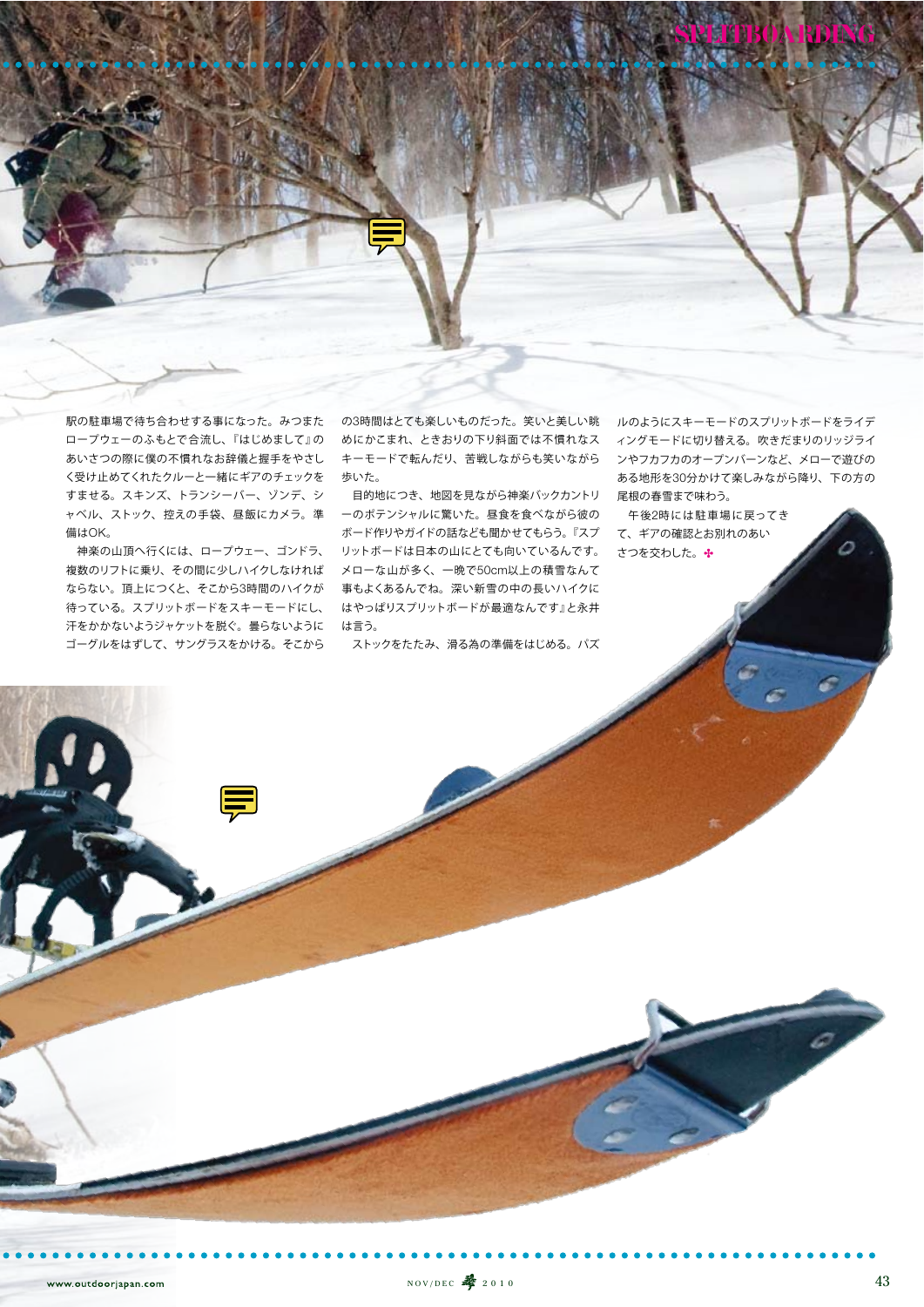Niigata bears the brunt of some of Japan's heaviest snowfall, and Voltage boards have grown out of this environment. Snowboarders in Japan often find their regular boards submarine in this deep snow and end up investing in powderspecific boards for those bottomless snow days. Recent board designs feature reverse camber and tapered boards, allowing more float in the deep stuff and more smiles on snow-covered faces.

However, it doesn't matter what kind of board you

**『 ナイン**ルテージ』のボードデザインは豪雪地帯とよ<br>- イイト <sub>ばれる新潟の雪山で育まれたものだ。こちら</sub> では絶好のパウダー日和になると普通のボードでは浮 力が足りずもぐってしまうので、多くのスノーボーダー がパウダー専用に別のボードを持っている。最新のボ ードデザインにはリバースキャンバーやテーパーなど の加工が施され、深い雪でも浮力を得る事のできるデ ザインになっている。

しかし、どんな優れたデザインであってもバックカン トリーをハイクする際に背負わなければならないのは have if it is strapped to your back, as when you are hiking into the backcountry. With the extra weight of your board, you also need to bring larger snowshoes to stay on top of the snow, but you do get to enjoy the cold snow showers when you clip tree branches with your board above your head.While struggling with snowshoes through yet another deep day in the Niigata backcountry, Takumi Nagai knew there must be a better way. Inspired by the high mountain achievements of Jeremy Jones on a splitboard, he began designing his

MESERIE STATISTICS

自分にあったボルテージを選ぶ

RESPOSITOTTAGE

By Andrew Kelly

不便なものだ。ボードの重みでスノーシューがさらに 沈むため歩きづらいし、ボードのノーズが木にぶつか り顔にスプレーをお見舞いされる事もたびたびある。 新潟という豪雪地帯のバックカントリーをスノーシュ ーで悶々と歩きながら、永井拓三は『他にもっといい 方法があるんじゃないか?』と考えるようになった。ジ ェレミー・ジョーンズのスプリットボードでの活動に インスパイアされ、彼は日本の地形に特化したボー ドデザインを考えるようになっていた。

スプリットボードでハイクするという事は背中に

own boards to suit the terrain in Japan.

Splitboards eliminate the weight of carrying the board on your back and instead give you the floatation and glide of touring skis, making ascending much faster. Splitboards don't have the torsional strength of a regular board, so you compromise stability across icy ridgelines or in variable snow conditions—something a pair of spiked snowshoes and a good freeride board handle well. As a result, splitboards designs have

ボードを背負わなくていいというだけでなく、スキー のようにはく事で、体重を分散してくれるので浮力を 得られる。グライドしながら登れるので移動もずいぶ ー<br>ん速い。しかし構造上ひねりに弱く、凍<u>った尾根沿い</u> での登りや固いバーンでの滑走時の安定性に欠ける という一面もある。その弱点に対して、多くのモデル はボードのフレックスを固くすることで対応してきた。 残念ながらそれは面白みに欠けるライディングに直 結する加工でもあった。

究極の性能を追い求める永井にとって、ガチガチの